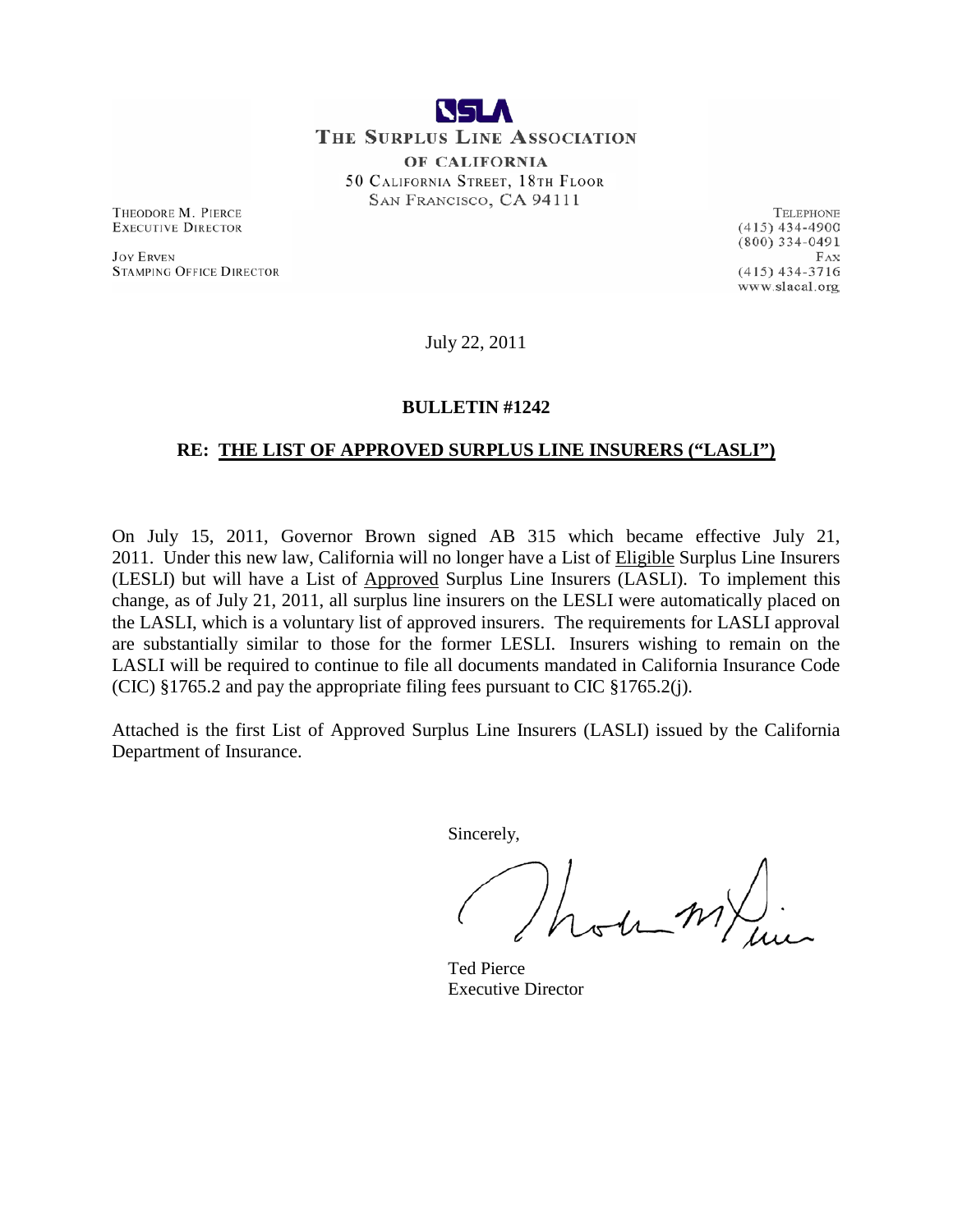# **CALIFORNIA DEPARTMENT OF INSURANCE**

## **LIST OF APPROVED SURPLUS LINE INSURERS**

| Acceptance Casualty Insurance Company (Nebraska)                                                                                                                                                                       | 10/23/2007 |
|------------------------------------------------------------------------------------------------------------------------------------------------------------------------------------------------------------------------|------------|
| ACE European Group Limited (U.K.)                                                                                                                                                                                      | 06/20/2007 |
| Admiral Insurance Company (Delaware)                                                                                                                                                                                   | 06/30/1995 |
| Adriatic Insurance Company (North Dakota)                                                                                                                                                                              | 06/30/1995 |
| AIX Specialty Insurance Company (Delaware)                                                                                                                                                                             | 06/05/2009 |
| Allianz Global Corporate & Specialty AG (Germany)<br>(Name changed from Allianz Marine & Aviation<br>Versicherungs-AG effective 07/28/2006)                                                                            | 06/16/2004 |
| Allied World National Assurance Company<br>(New Hampshire)<br>(Name changed from Newmarket Underwrites Insurance<br>Company effective 10/03/2007)                                                                      | 12/18/1997 |
| Alterra Excess & Surplus Insurance Company (Delaware)<br>(Name changed from Alterra Specialty Insurance<br>Company effective 09/27/2010.<br>Name changed from Max Specialty Insurance Company<br>Effective 05/13/2010) | 06/19/2008 |
| American Empire Surplus Lines Insurance Company<br>(Delaware)                                                                                                                                                          | 09/01/1995 |
| American Safety Indemnity Company (Oklahoma)<br>(Name changed from Trafalgar Insurance Company<br>effective $04/10/2000$ )                                                                                             | 11/20/1996 |
| American Western Home Insurance Company (Oklahoma)                                                                                                                                                                     | 09/01/1995 |
| Arch Insurance Company (Europe) Limited<br>(U.K.)                                                                                                                                                                      | 10/19/2009 |
| Arch Specialty Insurance Company (Nebraska)<br>(Name changed from Rock River Insurance Company<br>effective 08/01/2002) (Domicile changed from<br>Wisconsin to Nebraska effective 12/28/2006)                          | 09/01/1995 |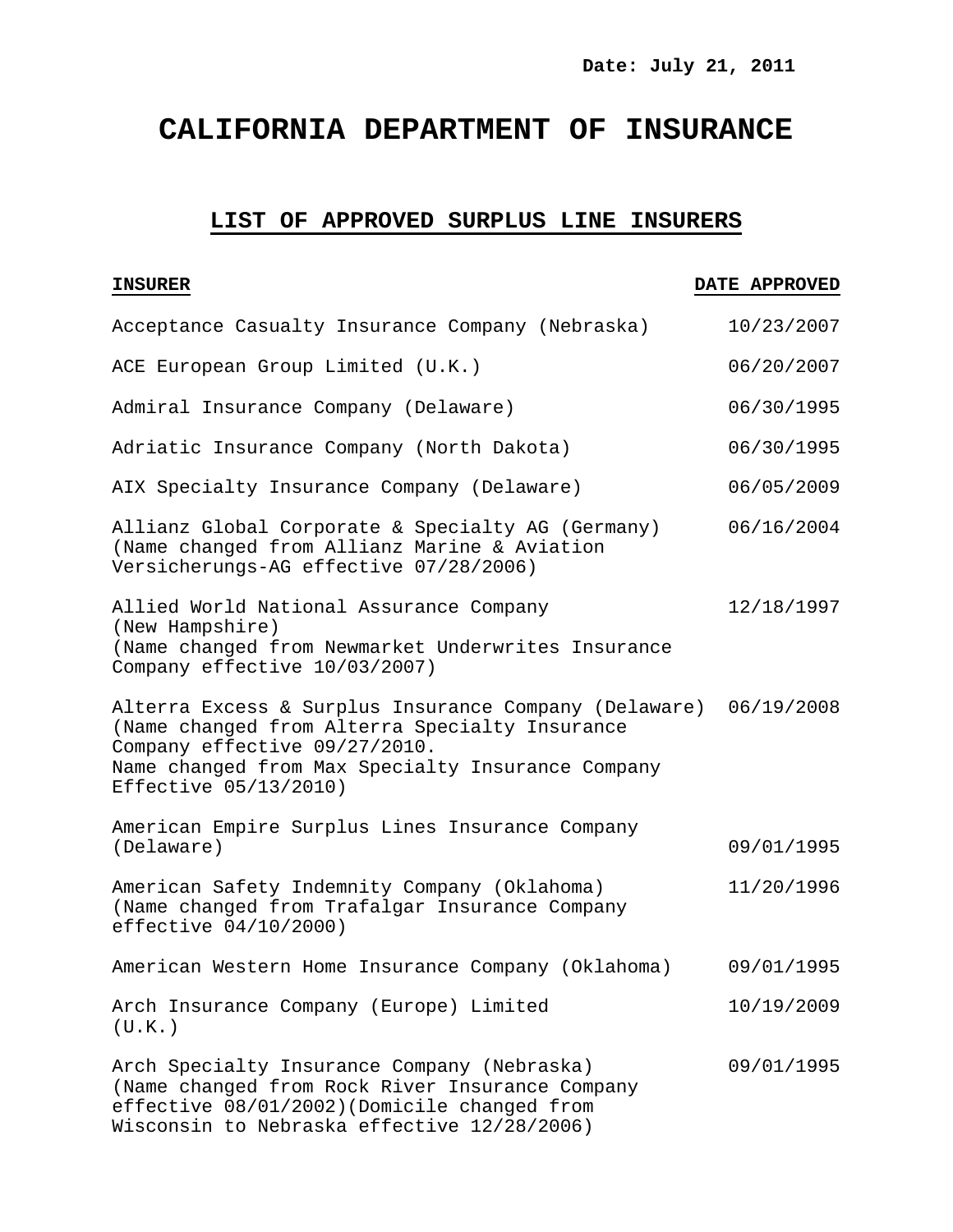| <b>INSURER</b>                                                                                                                                      | DATE APPROVED |
|-----------------------------------------------------------------------------------------------------------------------------------------------------|---------------|
| Ariel Reinsurance Company Ltd. (Bermuda)                                                                                                            | 10/08/2010    |
| Aspen Insurance UK Limited (U.K.)                                                                                                                   | 12/29/2004    |
| Aspen Specialty Insurance Company (North Dakota)<br>(Name changed from Dakota Specialty Insurance<br>Company effective 10/22/2003)                  | 03/03/1998    |
| Associated Electric & Gas Insurance Services Limited<br>(Bermuda)                                                                                   | 11/03/1995    |
| Atlantic Casualty Insurance Company (North Carolina)                                                                                                | 07/16/2009    |
| Aviva International Insurance Limited (U.K.)<br>(Name changed from CGU International Insurance<br>PLC effective 09/1/2006)                          | 12/22/1995    |
| AXA Corporate Solutions Assurance (France)                                                                                                          | 08/14/2003    |
| AXIS Specialty Europe Limited (Ireland)                                                                                                             | 06/20/2007    |
| AXIS Surplus Insurance Company (Illinois)<br>(Name changed from Sheffield Insurance Corporation<br>effective 06/09/2003)                            | 12/15/1995    |
| Berkley Assurance Company (Iowa)                                                                                                                    | 07/20/2011    |
| Berkshire Hathaway International Insurance<br>Limited $(U.K.)$                                                                                      | 04/01/2008    |
| The British Aviation Insurance Company Limited (U.K.) 12/01/1995                                                                                    |               |
| Burlington Insurance Company (North Carolina)                                                                                                       | 11/17/1995    |
| Capitol Specialty Insurance Corporation (Wisconsin)                                                                                                 | 05/15/2008    |
| Catlin Insurance Company UK Limited (U.K.)                                                                                                          | 04/10/2007    |
| Catlin Specialty Insurance Company (Delaware)<br>(Name changed from Wellington Specialty Insurance<br>Company effective 03/31/2007)                 | 06/14/2006    |
| Century Surety Company (Ohio)                                                                                                                       | 09/01/1995    |
| Chartis Select Insurance Company (Delaware)<br>(Name changed from AIG Excess Liability Insurance<br>Company Ltd. effective 11/01/2009. Name changed | 12/01/1999    |

from Starr Excess Liability Insurance Company, Ltd.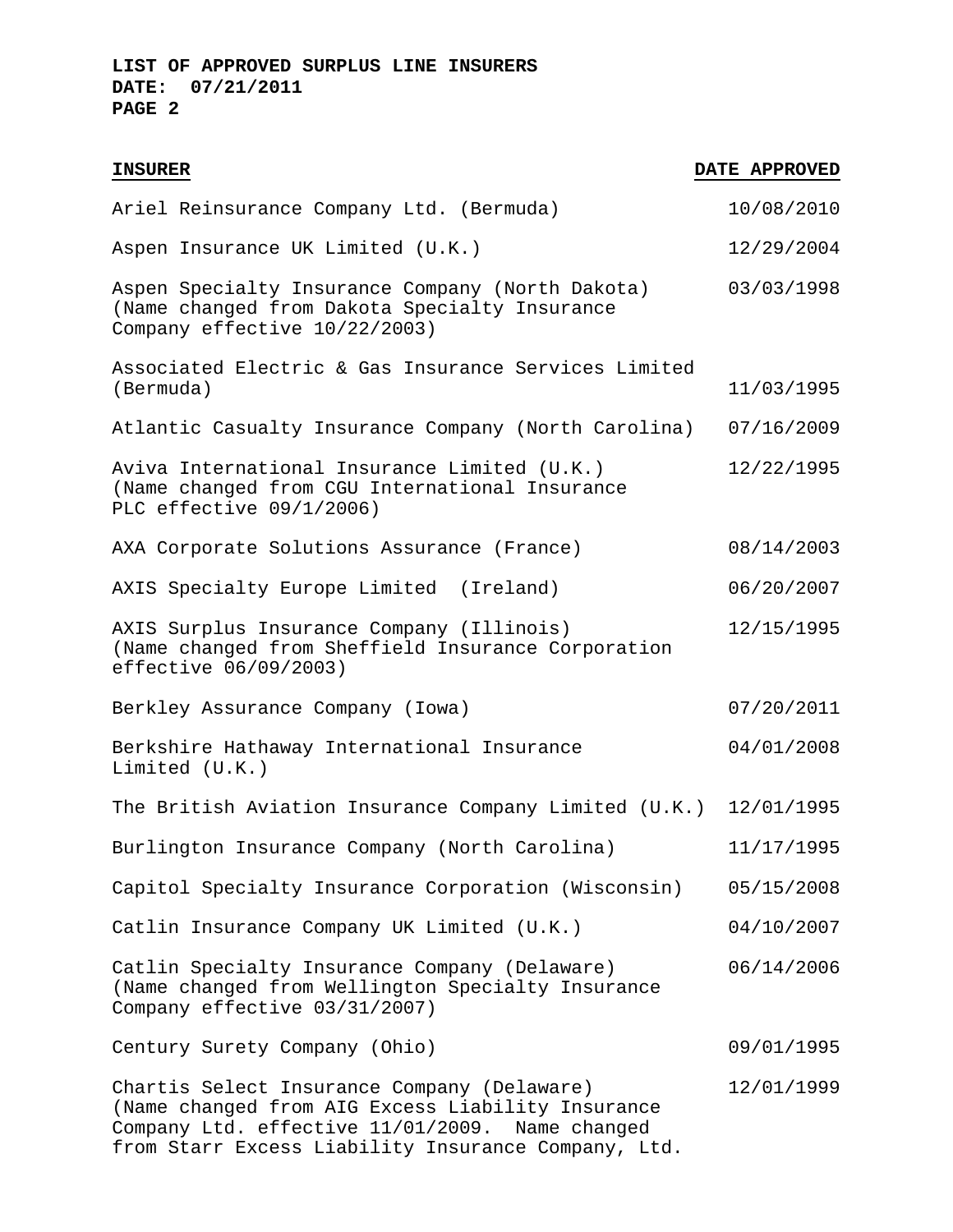effective 07/31/2007.)

| Chartis Specialty Insurance Company (Illinois)<br>(Name changed from American International Specialty<br>Lines Insurance Company effective 11/01/2009.)                                                    | 06/30/1995 |
|------------------------------------------------------------------------------------------------------------------------------------------------------------------------------------------------------------|------------|
| Chubb Custom Insurance Company (Delaware)                                                                                                                                                                  | 08/04/1995 |
| Cincinnati Specialty Underwriters Insurance (Delaware) 01/31/2011                                                                                                                                          |            |
| Clarendon America Insurance Company (New Jersey)                                                                                                                                                           | 09/01/1995 |
| Colony Insurance Company (Virginia)                                                                                                                                                                        | 09/01/1995 |
| Colony National Insurance Company (Virginia)<br>(Name changed from Preferred National Insurance<br>Company effective 04/01/2002)                                                                           | 12/17/1996 |
| Columbia Casualty Company (Illinois)                                                                                                                                                                       | 07/06/1995 |
| Commonwealth Insurance Company (Canada)                                                                                                                                                                    | 10/27/1995 |
| Companion Specialty Insurance Company<br>(District of Columbia)                                                                                                                                            | 07/20/2011 |
| Covington Specialty Insurance Company (New Hampshire)                                                                                                                                                      | 07/20/2011 |
| Crum & Forster Specialty Insurance Company (Arizona)<br>(Name changed from Transnational Insurance<br>Company effective 12/26/2000. Domicile changed from<br>Connecticut to Arizona effective 02/12/2002.) | 04/20/1998 |
| CUMIS Specialty Insurance Company, Inc. (Iowa)                                                                                                                                                             | 05/15/2008 |
| Darwin Select Insurance Company (Arkansas)<br>(Name changed from ULICO Indemnity Company<br>effective 05/02/2005)                                                                                          | 12/22/1995 |
| Discover Specialty Insurance Company (Illinois)                                                                                                                                                            | 12/22/1999 |
| Empire Indemnity Insurance Company (Oklahoma)                                                                                                                                                              | 12/01/1995 |
| Endurance American Specialty Insurance Company (Delaware)<br>(Name changed from Trader & Pacific                                                                                                           |            |
| Insurance Company effective 06/08/2006)                                                                                                                                                                    | 02/23/1996 |
| Endurance Specialty Insurance Ltd. (Bermuda)                                                                                                                                                               | 02/29/2008 |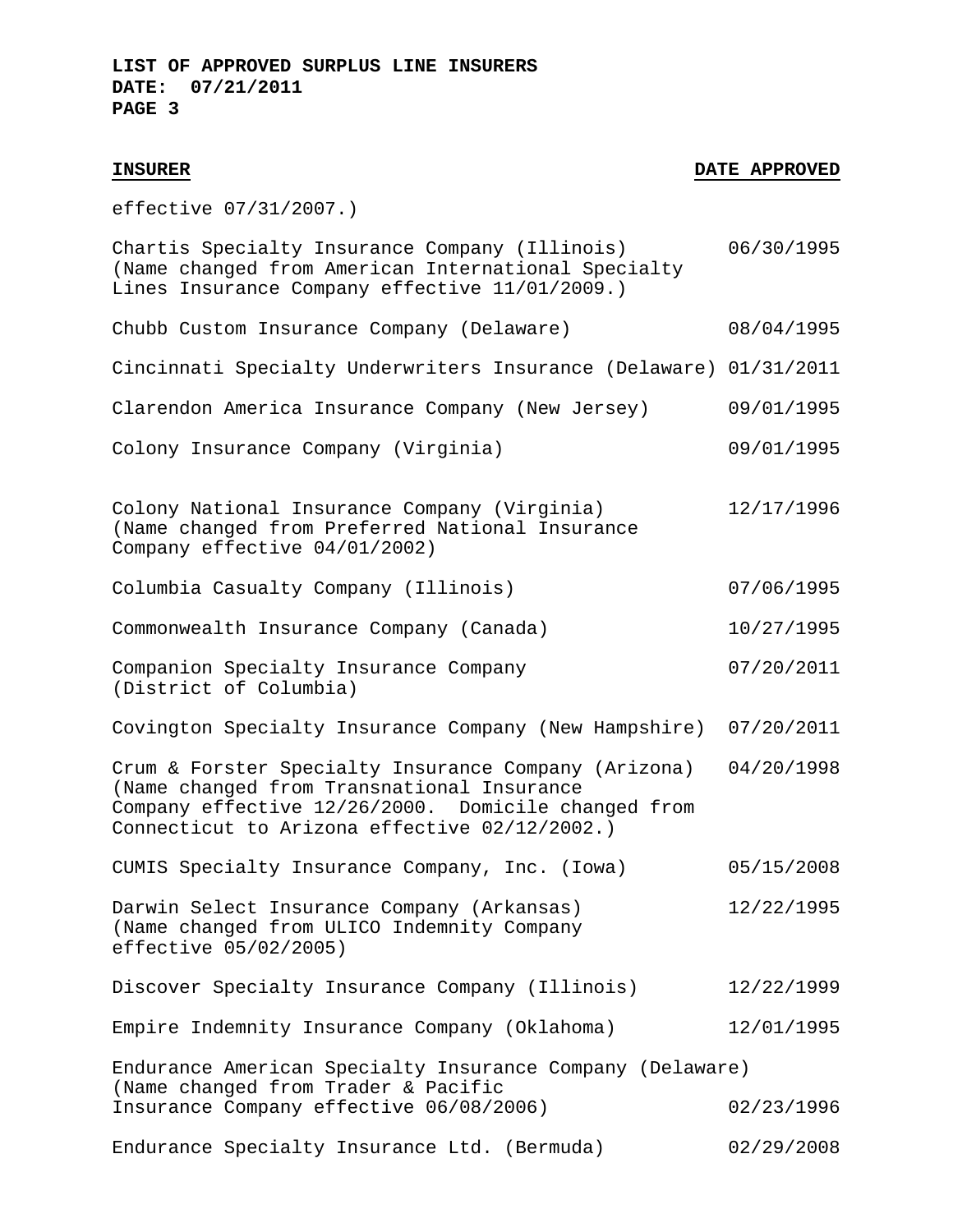| Energy Insurance Mutual Limited (Barbados)                                                                                                           | 12/17/1997 |
|------------------------------------------------------------------------------------------------------------------------------------------------------|------------|
| Essex Insurance Company (Delaware)                                                                                                                   | 07/06/1995 |
| Evanston Insurance Company (Illinois)                                                                                                                | 08/11/1995 |
| Everest Indemnity Insurance Company (Delaware)                                                                                                       | 08/14/1998 |
| Executive Risk Specialty Insurance Company<br>(Connecticut)                                                                                          | 09/01/1995 |
| Fireman's Fund Insurance Company of Ohio (Ohio)                                                                                                      | 05/19/1999 |
| First Mercury Insurance Company (Illinois)                                                                                                           | 10/16/1997 |
| First Specialty Insurance Corporation (Missouri)                                                                                                     | 09/01/1995 |
| Founders Insurance Company (Illinois)                                                                                                                | 10/16/2007 |
| Gemini Insurance Company (Delaware)                                                                                                                  | 02/23/1998 |
| General Security Indemnity Company of Arizona(Arizona) 09/01/1995<br>(Name changed from Fulcrum Insurance Company effective<br>$05/03/2002$ )        |            |
| General Star Indemnity Company (Connecticut)                                                                                                         | 08/11/1995 |
| Genesis Indemnity Insurance Company (North Dakota)                                                                                                   | 08/04/1995 |
| Glencoe Insurance Limited (Bermuda)                                                                                                                  | 07/05/1996 |
| Gotham Insurance Company (New York)                                                                                                                  | 08/04/1995 |
| Great American E&S Insurance Company (Delaware)<br>(Name changed from Agricultural Excess and Surplus<br>Insurance Company effective 07/27/2000)     | 06/30/1995 |
| Great American Fidelity Insurance Company (Delaware)<br>(Name changed from American Dynasty Surplus Lines<br>Insurance Company effective 06/27/2001) | 09/01/1995 |
| Great Lakes Reinsurance (UK) PLC (U.K.)                                                                                                              | 12/01/1995 |
| Gulf Underwriters Insurance Company (Connecticut)<br>(Domicile changed from Missouri to Connecticut<br>effective 10/01/2001)                         | 07/07/1995 |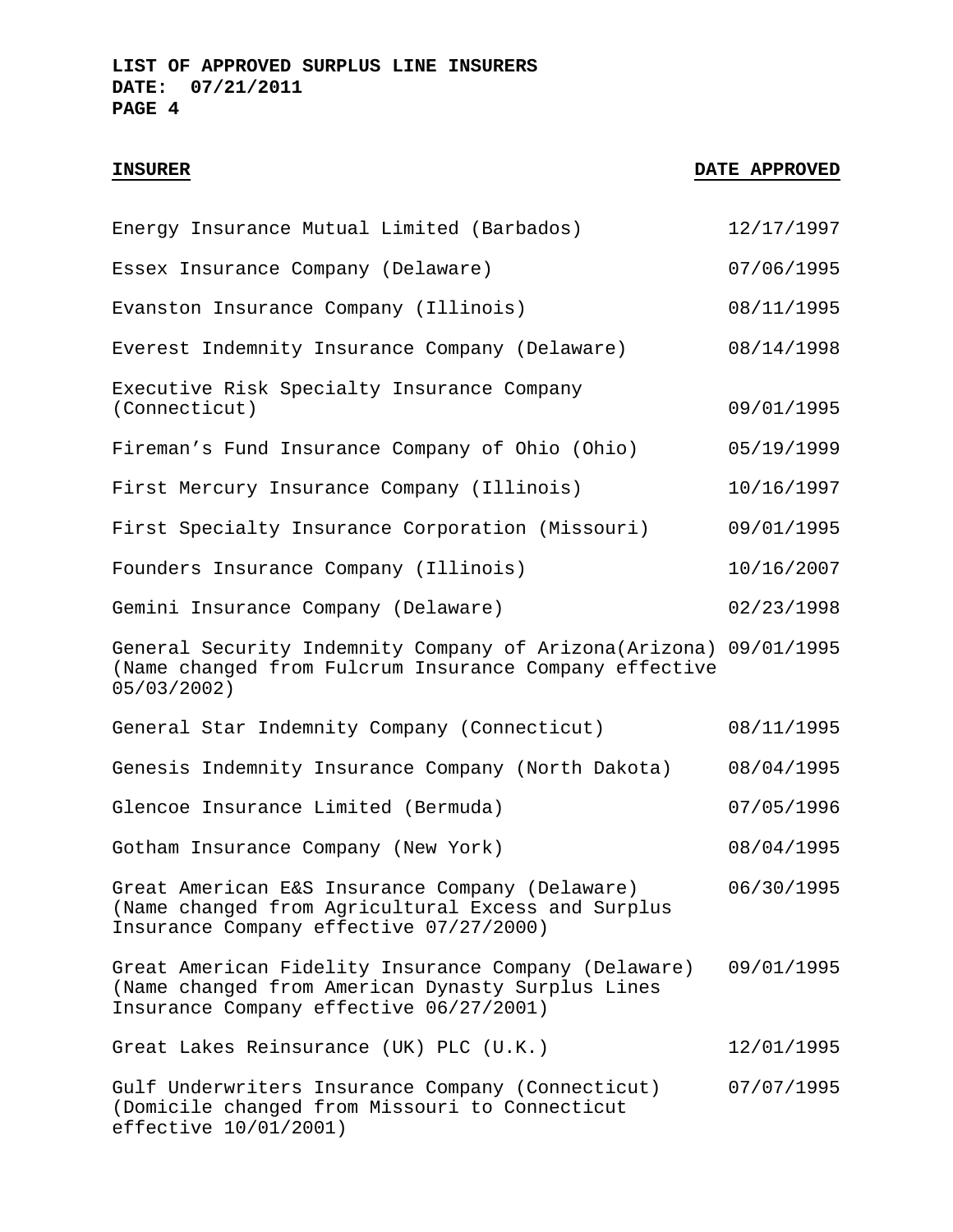| Hallmark Specialty Insurance Company (Oklahoma)                                                                                   | 07/01/2011 |
|-----------------------------------------------------------------------------------------------------------------------------------|------------|
| Health Care Indemnity, Inc. (Colorado)                                                                                            | 03/21/2001 |
| Heddington Insurance (UK) Limited (U.K.)                                                                                          | 11/03/1995 |
| Hiscox Specialty Insurance Company Inc. (Illinois)                                                                                | 10/08/2010 |
| Homeland Insurance Company of New York (New York)                                                                                 | 09/24/2003 |
| Houston Casualty Company (Texas)                                                                                                  | 09/01/1995 |
| Houston Specialty Insurance Company (Delaware)<br>(Named changed from Naxos Insurance Company<br>effective 12/30/2010)            | 10/08/2009 |
| Hudson Specialty Insurance Company (New York)<br>(Name changed from General Security Indemnity<br>Company effective 12/29/2003)   | 11/09/1995 |
| Illinois Union Insurance Company (Illinois)                                                                                       | 12/22/1995 |
| Indian Harbor Insurance Company (North Dakota)                                                                                    | 12/08/1995 |
| Infrassure Ltd. (Switzerland)                                                                                                     | 11/19/2009 |
| International Insurance Company of Hannover Limited<br>(U.K.)                                                                     | 09/29/1998 |
| Interstate Fire & Casualty Company (Illinois)                                                                                     | 10/20/1995 |
| Ironshore Insurance Ltd. (Bermuda)                                                                                                | 07/20/2011 |
| Ironshore Specialty Insurance Company (Arizona)                                                                                   | 10/02/2008 |
| James River Insurance Company (Ohio)<br>(Name changed from Fidelity Excess and Surplus<br>Insurance Company effective 07/07/2003) | 08/04/1995 |
| Lancashire Insurance Company (UK) Limited (U.K.)                                                                                  | 11/17/2010 |
| Lancashire Insurance Company Limited<br>(Bermuda)                                                                                 | 11/19/2009 |
| Landmark American Insurance Company (Oklahoma)                                                                                    | 09/30/2003 |
| Lantana Insurance Ltd. (Bermuda)                                                                                                  | 09/08/2004 |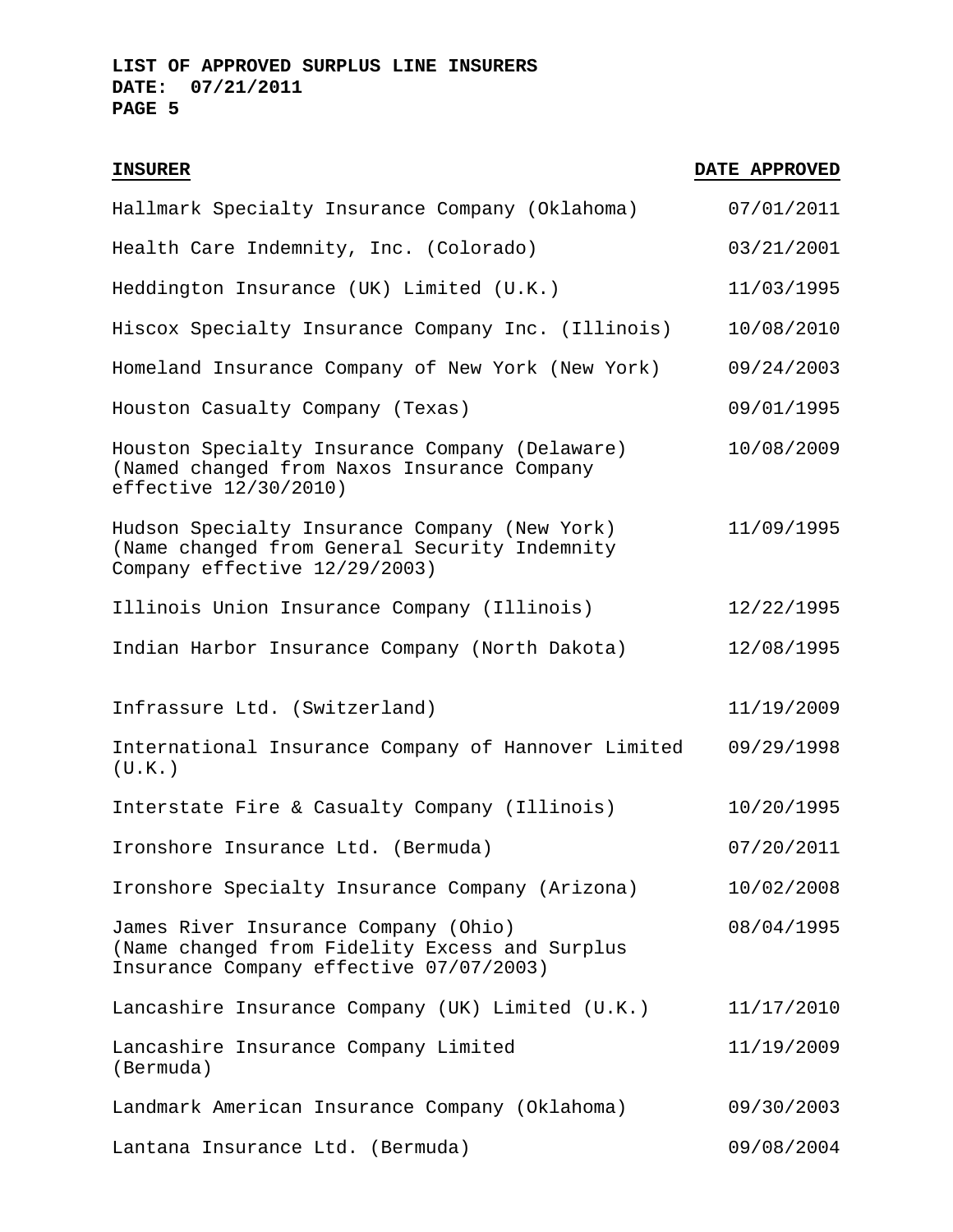| Lexington Insurance Company (Delaware)                                                                                                | 07/28/1995 |
|---------------------------------------------------------------------------------------------------------------------------------------|------------|
| Liberty Mutual Insurance Europe Limited (U.K.)<br>(Name changed from Liberty Mutual Insurance (U.K.)<br>Limited effective 10/21/2003) | 10/27/1995 |
| Liberty Surplus Insurance Corporation (New Hampshire)                                                                                 | 12/18/1997 |
| Lloyd's of London Syndicate #33 (U.K.)                                                                                                | 01/01/1997 |
| Lloyd's of London Syndicate #318 (U.K.)                                                                                               | 01/01/1997 |
| Lloyd's of London Syndicate #382 (U.K.)                                                                                               | 01/01/1997 |
| Lloyd's of London Syndicate #435 (U.K.)                                                                                               | 01/01/1997 |
| Lloyd's of London Syndicate #457 (U.K.)                                                                                               | 01/01/1997 |
| Lloyd's of London Syndicate #510 (U.K.)                                                                                               | 01/01/1997 |
| Lloyd's of London Syndicate #557 (U.K.) (2009 Year) <sup>1</sup>                                                                      | 01/01/1997 |
| Lloyd's of London Syndicate #566 (U.K.)                                                                                               | 01/01/1997 |
| Lloyd's of London Syndicate #570 (U.K.)                                                                                               | 01/01/1997 |
| Lloyd's of London Syndicate #609 (U.K.)                                                                                               | 01/01/1997 |
| Lloyd's of London Syndicate #623 (U.K.)                                                                                               | 01/01/1997 |
| Lloyd's of London Syndicate #727 (U.K.)                                                                                               | 01/01/1997 |
| Lloyd's of London Syndicate #780 (U.K.)                                                                                               | 01/01/1997 |
| Lloyd's of London Syndicate #807 (U.K.)                                                                                               | 01/01/1997 |
| Lloyd's of London Syndicate #958 (U.K.)                                                                                               | 01/01/1997 |
| Lloyd's of London Syndicate #1036 (U.K.)                                                                                              | 01/01/1997 |
| Lloyd's of London Syndicate #1084 (U.K.)                                                                                              | 01/01/1997 |
| Lloyd's of London Syndicate #1110 (U.K.)                                                                                              | 01/01/2010 |
| Lloyd's of London Syndicate #1176 (U.K.)                                                                                              | 01/01/1997 |
| Lloyd's of London Syndicate #1183 (U.K.)                                                                                              | 01/01/1997 |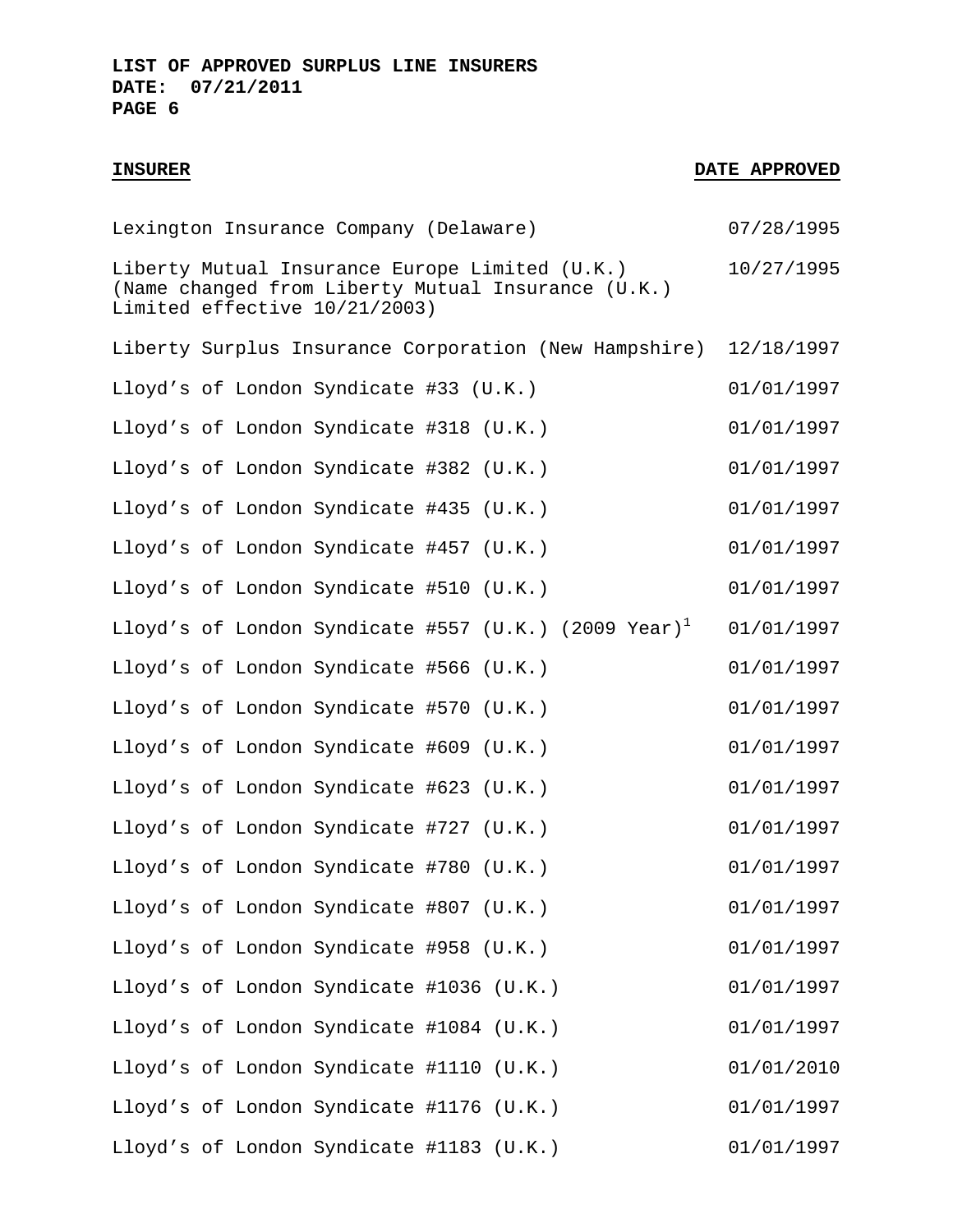|  | Lloyd's of London Syndicate #1200 (U.K.) |  | 10/01/2002 |
|--|------------------------------------------|--|------------|
|  | Lloyd's of London Syndicate #1206 (U.K.) |  | 01/01/1997 |
|  | Lloyd's of London Syndicate #1209 (U.K.) |  | 01/01/1997 |
|  | Lloyd's of London Syndicate #1218 (U.K.) |  | 01/01/1997 |
|  | Lloyd's of London Syndicate #1221 (U.K.) |  | 01/01/1997 |
|  | Lloyd's of London Syndicate #1225 (U.K.) |  | 01/01/1999 |
|  | Lloyd's of London Syndicate #1274 (U.K.) |  | 01/01/2008 |
|  | Lloyd's of London Syndicate #1301 (U.K.) |  | 01/01/2001 |
|  | Lloyd's of London Syndicate #1318 (U.K.) |  | 01/01/2009 |
|  | Lloyd's of London Syndicate #1400 (U.K.) |  | 01/01/2000 |
|  | Lloyd's of London Syndicate #1414 (U.K.) |  | 01/01/2002 |
|  | Lloyd's of London Syndicate #1458 (U.K.) |  | 04/01/2009 |
|  | Lloyd's of London Syndicate #1861 (U.K.) |  | 01/01/2000 |
|  | Lloyd's of London Syndicate #1880 (U.K.) |  | 04/01/2009 |
|  | Lloyd's of London Syndicate #1882 (U.K.) |  | 07/01/2010 |
|  | Lloyd's of London Syndicate #1886 (U.K.) |  | 01/01/2006 |
|  | Lloyd's of London Syndicate #1910 (U.K.) |  | 01/01/2008 |
|  | Lloyd's of London Syndicate #1919 (U.K.) |  | 10/01/2006 |
|  | Lloyd's of London Syndicate #1945 (U.K.) |  | 07/01/2011 |
|  | Lloyd's of London Syndicate #1955 (U.K.) |  | 01/01/2008 |
|  | Lloyd's of London Syndicate #1967 (U.K.) |  | 04/01/2009 |
|  | Lloyd's of London Syndicate #1969 (U.K.) |  | 01/01/2010 |
|  | Lloyd's of London Syndicate #2000 (U.K.) |  | 01/01/2000 |
|  | Lloyd's of London Syndicate #2001 (U.K.) |  | 01/01/2001 |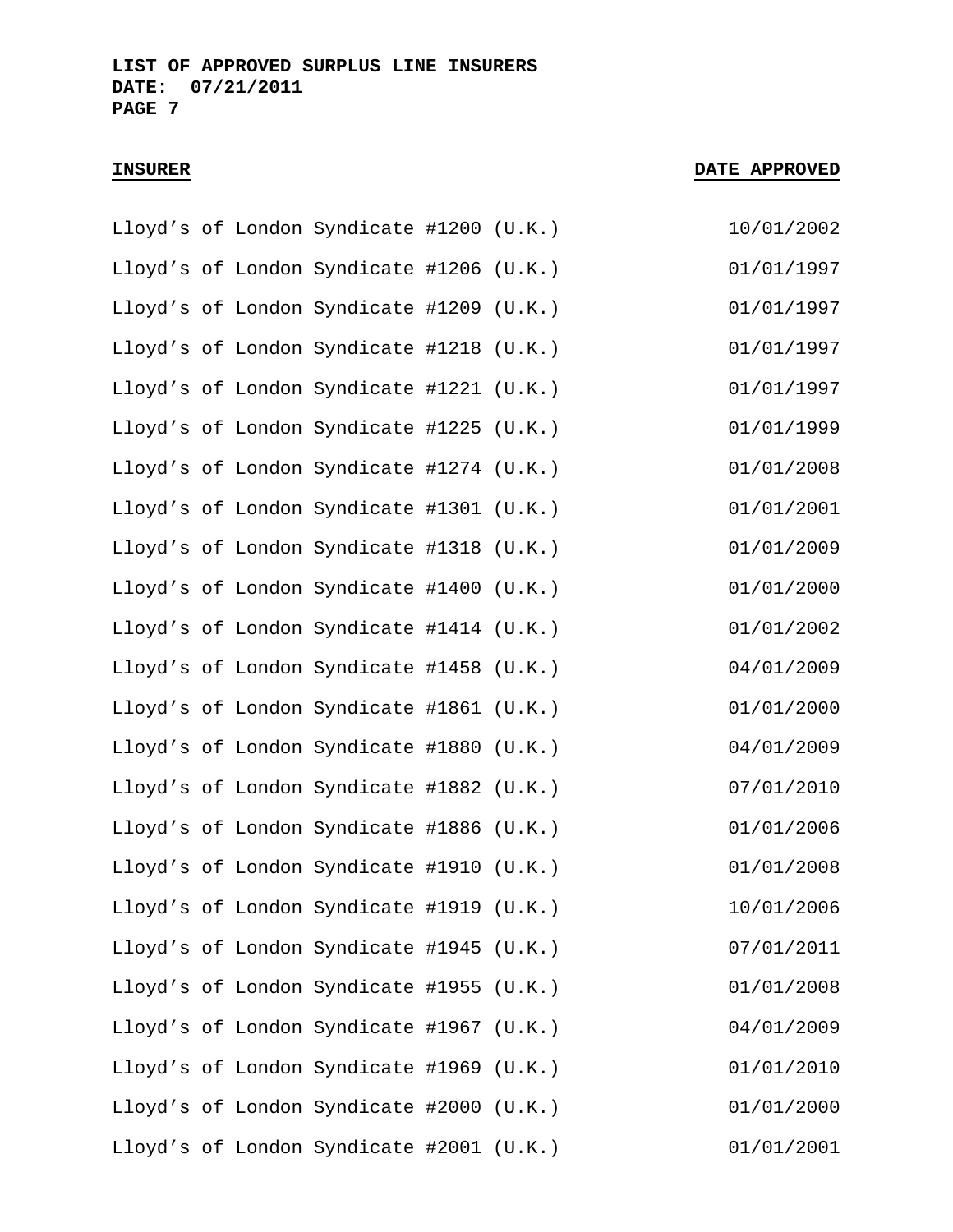|  | Lloyd's of London Syndicate #2003 (U.K.) |  |                                                                   | 01/01/1997 |
|--|------------------------------------------|--|-------------------------------------------------------------------|------------|
|  | Lloyd's of London Syndicate #2007 (U.K.) |  |                                                                   | 01/01/2007 |
|  | Lloyd's of London Syndicate #2010 (U.K.) |  |                                                                   | 07/01/2003 |
|  | Lloyd's of London Syndicate #2012 (U.K.) |  |                                                                   | 04/01/2009 |
|  | Lloyd's of London Syndicate #2015 (U.K.) |  |                                                                   | 01/01/2011 |
|  |                                          |  | Lloyd's of London Syndicate #2112 (U.K.) (2009 Year) <sup>1</sup> | 02/01/2007 |
|  | Lloyd's of London Syndicate #2121 (U.K.) |  |                                                                   | 01/01/2000 |
|  | Lloyd's of London Syndicate #2232 (U.K.) |  |                                                                   | 10/01/2010 |
|  | Lloyd's of London Syndicate #2243 (U.K.) |  |                                                                   | 10/01/2007 |
|  | Lloyd's of London Syndicate #2468 (U.K.) |  |                                                                   | 01/01/2009 |
|  | Lloyd's of London Syndicate #2488 (U.K.) |  |                                                                   | 01/01/1997 |
|  | Lloyd's of London Syndicate #2623 (U.K.) |  |                                                                   | 01/01/2003 |
|  | Lloyd's of London Syndicate #2791 (U.K.) |  |                                                                   | 01/01/2001 |
|  | Lloyd's of London Syndicate #2987 (U.K.) |  |                                                                   | 01/01/2002 |
|  | Lloyd's of London Syndicate #3000 (U.K.) |  |                                                                   | 01/01/2002 |
|  | Lloyd's of London Syndicate #3010 (U.K.) |  |                                                                   | 10/01/2007 |
|  | Lloyd's of London Syndicate #3210 (U.K.) |  |                                                                   | 01/01/2003 |
|  | Lloyd's of London Syndicate #3334 (U.K.) |  |                                                                   | 10/01/2010 |
|  | Lloyd's of London Syndicate #3623 (U.K.) |  |                                                                   | 01/01/2009 |
|  | Lloyd's of London Syndicate #3624 (U.K.) |  |                                                                   | 01/01/2009 |
|  | Lloyd's of London Syndicate #3902 (U.K.) |  |                                                                   | 04/01/2011 |
|  | Lloyd's of London Syndicate #4000 (U.K.) |  |                                                                   | 01/01/2005 |
|  | Lloyd's of London Syndicate #4020 (U.K.) |  |                                                                   | 04/01/2007 |
|  |                                          |  | Lloyd's of London Syndicate #4040 (U.K.) (2009 Year) <sup>1</sup> | 01/01/2007 |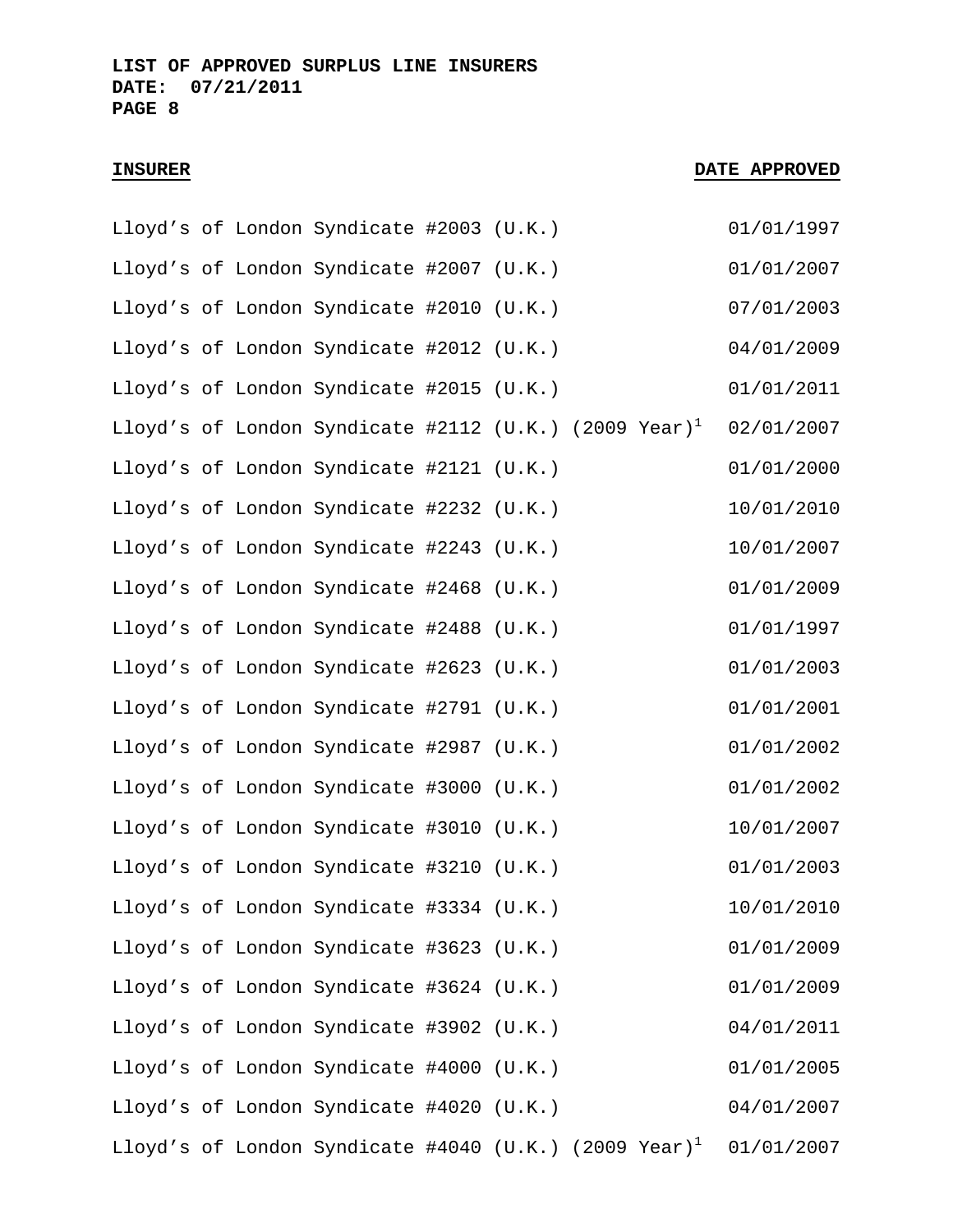| Lloyd's of London Syndicate #4141 (U.K.)                                                                                                            | 01/01/2008 |
|-----------------------------------------------------------------------------------------------------------------------------------------------------|------------|
| Lloyd's of London Syndicate #4242 (U.K.)                                                                                                            | 01/01/2007 |
| Lloyd's of London Syndicate #4444 (U.K.)                                                                                                            | 01/01/2004 |
| Lloyd's of London Syndicate #4472 (U.K.)                                                                                                            | 01/01/2005 |
| Lloyd's of London Syndicate #4711 (U.K.)                                                                                                            | 04/01/2008 |
| Lloyd's of London Syndicate #5000 (U.K.)                                                                                                            | 01/01/2003 |
| Lloyd's of London Syndicate #5151 (U.K.)                                                                                                            | 07/01/2007 |
| Lloyd's of London Syndicate #5555 (U.K.)                                                                                                            | 10/01/2006 |
| Lloyd's of London Syndicate #5820 (U.K.)                                                                                                            | 04/01/2005 |
| London & Edinburgh Insurance Company Limited $(U.K.)$                                                                                               | 12/06/2000 |
| Maiden Specialty Insurance Company (North Carolina)<br>(Name changed from Integon Specialty Insurance Company<br>effective 09/01/2009.)             | 11/13/2006 |
| The Marine Insurance Company Limited (U.K.)                                                                                                         | 11/03/1995 |
| Markel International Insurance Company Limited (U.K.)<br>(Name changed from Terra Nova Insurance Company<br>Limited effective 11/04/2002)           | 10/27/1995 |
| Maxum Indemnity Company (Delaware)<br>(Name changed from Caliber One Indemnity Company<br>effective 01/02/2003)                                     | 09/29/1998 |
| Mercer Insurance Company (Pennsylvania)                                                                                                             | 07/01/2011 |
| Mitsui Sumitomo Insurance Company (Europe)<br>Limited $(U.K.)$                                                                                      | 06/10/2011 |
| Mitsui Sumitomo Insurance Company, Limited (Japan)<br>(Name changed from Mitsui Marine and Fire Insurance<br>Company, Limited effective 10/01/2001) | 12/27/1995 |
| Montpelier U.S. Insurance Company (Oklahoma)                                                                                                        | 02/05/2010 |
| Mount Vernon Fire Insurance Company (Pennsylvania)                                                                                                  | 04/02/1997 |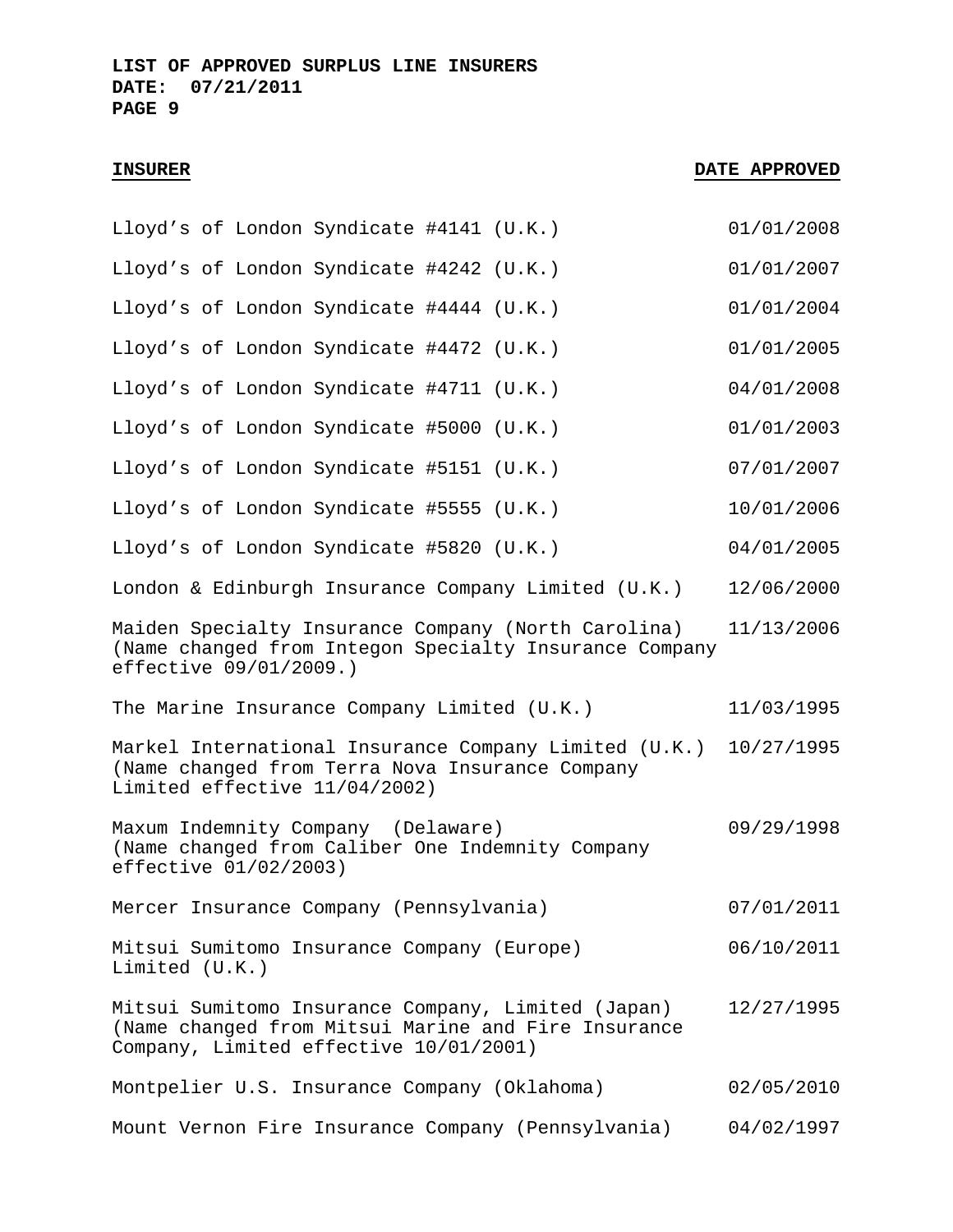| Mt. Hawley Insurance Company (Illinois)<br>(Domicile changed from Delaware to Kansas effective<br>12/20/1995. Domicile changed from Kansas to Illinois<br>effective $04/21/1999.$ )             | 10/27/1995 |
|-------------------------------------------------------------------------------------------------------------------------------------------------------------------------------------------------|------------|
| National Fire & Marine Insurance Company (Nebraska)                                                                                                                                             | 06/30/1995 |
| Nautilus Insurance Company (Arizona)                                                                                                                                                            | 08/04/1995 |
| Navigators Specialty Insurance Company (New York)<br>(Name changed from NIC Insurance Company<br>effective 01/04/2007)                                                                          | 12/08/1995 |
| Noetic Specialty Insurance Company (Vermont)<br>(Domicile changed from Illinois to Vermont<br>effective $01/18/2011$ )<br>(Name changed from Coregis Indemnity Company<br>effective 11/07/2001) | 09/01/1995 |
| North American Capacity Insurance Company<br>(New Hampshire)                                                                                                                                    | 08/11/1995 |
| North East Insurance Company (Maine)                                                                                                                                                            | 06/08/2009 |
| Northfield Insurance Company (Iowa)<br>(Domicile changed from Missouri to Iowa<br>effective 01/01/2002)                                                                                         | 06/30/1995 |
| Nutmeg Insurance Company (Connecticut)                                                                                                                                                          | 06/30/1995 |
| The Ocean Marine Insurance Company Limited (U.K.)                                                                                                                                               | 12/22/1995 |
| Omega US Insurance, Inc. (Delaware)                                                                                                                                                             | 07/20/2011 |
| Pacific Insurance Company, Ltd. (Connecticut)                                                                                                                                                   | 09/01/1995 |
| Penn-Star Insurance Company (Pennsylvania)                                                                                                                                                      | 11/13/2002 |
| Philadelphia Insurance Company (Pennsylvania)                                                                                                                                                   | 02/14/1997 |
| Princeton Excess and Surplus Lines<br>Insurance Company (Delaware)                                                                                                                              | 02/09/2006 |
| ProAssurance Casualty Company (Michigan)<br>(Name changed from ProNational Insurance Company<br>effective 01/27/2009)                                                                           | 10/18/2005 |
| Protective Specialty Insurance Company (Indiana)                                                                                                                                                | 06/01/2010 |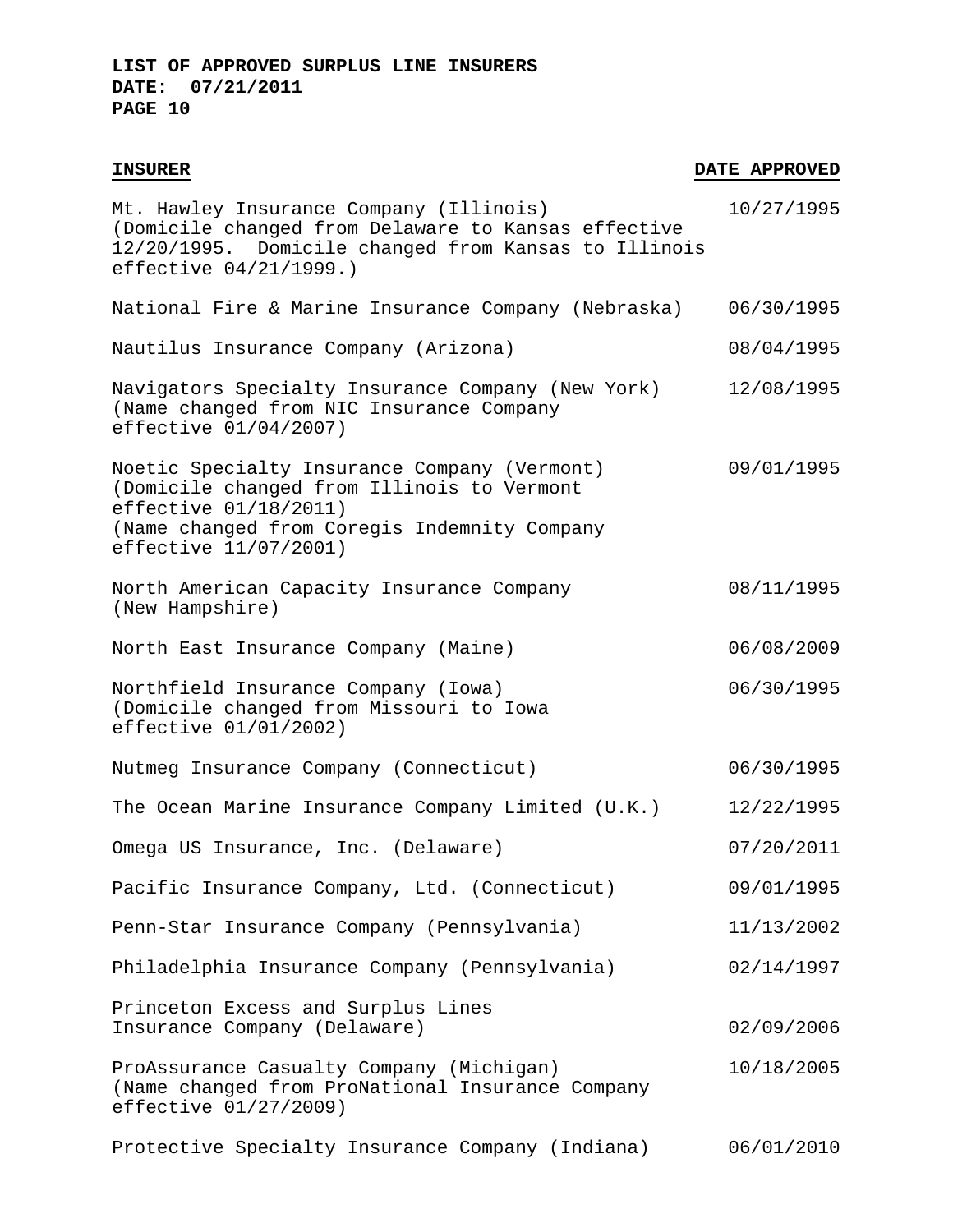| QBE Insurance (Europe) Limited (U.K.)<br>(Name changed from QBE International Insurance Limited<br>effective 09/30/2005)                                                                                        | 01/06/1999 |
|-----------------------------------------------------------------------------------------------------------------------------------------------------------------------------------------------------------------|------------|
| QBE Specialty Insurance Company (North Dakota)                                                                                                                                                                  | 08/01/2003 |
| Rockhill Insurance Company (Arizona)<br>(Name changed from United Coastal Insurance<br>Company effective 11/22/2005)                                                                                            | 09/01/1995 |
| SAFECO Surplus Lines Insurance Company (Washington)                                                                                                                                                             | 10/20/1995 |
| Savers Property and Casualty Insurance Company<br>(Missouri)                                                                                                                                                    | 06/30/1995 |
| Scottsdale Insurance Company (Ohio)                                                                                                                                                                             | 06/30/1995 |
| Seneca Specialty Insurance Company (Arizona)                                                                                                                                                                    | 02/02/2004 |
| Shelter Reinsurance Company (Missouri)                                                                                                                                                                          | 10/18/2007 |
| Sirius International Insurance Corporation (Sweden)                                                                                                                                                             | 02/08/1999 |
| SPARTA Specialty Insurance Company (Connecticut)                                                                                                                                                                | 07/01/2011 |
| St. Paul Surplus Lines Insurance Company (Delaware)                                                                                                                                                             | 07/06/1995 |
| Starr Surplus Lines Insurance Company (Illinois)                                                                                                                                                                | 11/16/2010 |
| Steadfast Insurance Company (Delaware)                                                                                                                                                                          | 07/18/1995 |
| Sunderland Marine Mutual Insurance Company<br>Limited (U.K.)                                                                                                                                                    | 10/27/1995 |
| Swiss Re International SE (Luxembourg)<br>(Name changed from SR International Business<br>Insurance Company Ltd. (UK) effective 01/01/2008)<br>(Domicile changed from UK to Luxembourg effective<br>01/01/2008) | 10/27/1995 |
| Swiss Re Specialty Insurance (UK) Limited (U.K.)<br>(Name changed from GE Specialty Insurance (UK)<br>Limited effective 09/29/2006)                                                                             | 10/27/1995 |
| T.H.E. Insurance Company (Louisiana)                                                                                                                                                                            | 09/22/1995 |
| TM Specialty Insurance Company (Arizona)                                                                                                                                                                        | 12/20/2000 |